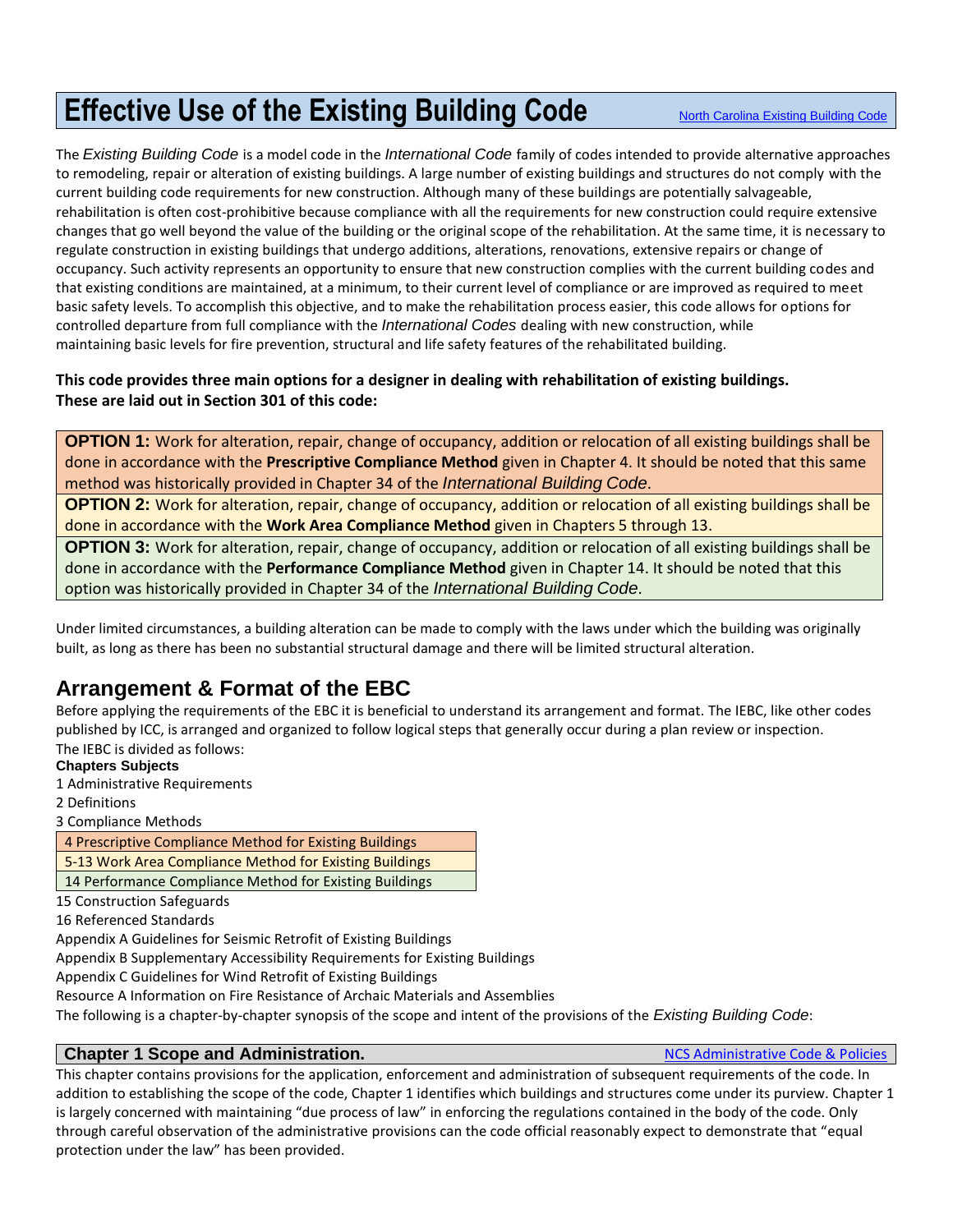# **Chapter 2 Definitions. [NCS EBC Chapter 2](https://up.codes/viewer/north_carolina/iebc-2015/chapter/2/definitions#2) Chapter 2 Definitions. NCS EBC Chapter 2**

All defined terms in the code are provided in Chapter 2. While a defined term may only be used in one chapter or another, the meaning provided in Chapter 2 is applicable throughout the code. Where understanding of a term's definition is especially key to or necessary for understanding of a particular code provision, the term is shown in italics wherever it appears in the code. This is true only for those terms that have a meaning that is unique to the code. In other words, the generally understood meaning of a term or phrase might not be sufficient or consistent with the meaning prescribed by the code; therefore, it is essential that the code-defined meaning be known. Guidance regarding tense, gender and plurality of defined terms as well as guidance regarding terms not defined in this code is also provided.

#### **Chapter 3 Compliance Methods.** Note that the state of the state of the state of the state of the state of the state of the state of the state of the state of the state of the state of the state of the state of the state o

This chapter explains the three compliance options available in the code. In addition, this chapter also lays out the methods to be used for seismic design and evaluation throughout the EBC. Finally, this chapter clarifies that provisions in other I-codes related to repairs, alterations, additions, relocation and changes in occupancy must also be addressed unless they conflict with the EBC. In that case the EBC takes precedence.

#### **Chapter 4 Prescriptive Compliance Method.** The component of the chapter 4 ACS EBC Chapter 4

This chapter provides one of the three main options of compliance available in the EBC for buildings and structures undergoing repair, alteration, addition or change in occupancy.

*This chapter duplicates the provisions that were predominantly in Chapter 34 of the IBC, Sections 3403 through 3411.*

# **Chapter 5 Classification of Work Method.** Note that the extent of the extent of the extent of the extent of the extent of the extent of the extent of the extent of the extent of the extent of the extent of the extent of t

This chapter provides an overview of the Work Area Method available as an option for rehabilitation of a building. The chapter defines the different classifications of alterations and provides general requirements for repairs, alterations, change of occupancy, additions, historic buildings and relocated buildings.

# *Detailed requirements for all of these are given in subsequent Chapters 6 through 13.*

# **Chapter 6 Repairs.** Note that the control of the control of the control of the control of the control of the chapter 6  $NCS$  EBC Chapter 6  $NCS$  EBC Chapter 6  $NCS$

Chapter 6 governs the repair of existing buildings. The provisions define conditions under which repairs may be made using materials and methods like those of the original construction or the extent to which repairs must comply with requirements for new buildings.

#### **Chapter 7 Alterations — Level 1 (Former Rehab Code designation —** *Renovation***) [NCS EBC Chapter](https://up.codes/viewer/north_carolina/iebc-2015/chapter/7/alterations-level-1#7) 7 (1999) NCS EBC Chapter 7 (1999) NCS EBC Chapter 7**

This chapter provides the technical requirements for those existing buildings that undergo Level 1 alterations as described in Section 403, which includes replacement or covering of existing materials, elements, equipment or fixtures using new materials for the same purpose. This chapter, similar to other chapters of this code, covers all building-related subjects, such as structural, mechanical, plumbing, electrical and accessibility as well as the fire and life safety issues when the alterations are classified as Level 1. The purpose of this chapter is to provide detailed requirements and provisions to identify the required improvements in the existing building elements, building spaces and building structural system. *This chapter is distinguished from Chapters 8 and 9 by only involving replacement of building components with new components.* In contrast, Level 2 alterations involve more space reconfiguration and Level 3 alterations involve more extensive space reconfiguration, exceeding 50 percent of the building area.

#### **Chapter 8 Alterations — Level 2 (Former Rehab Code designation —** *Alteration***) and the set of the set of the set of the set of the set of the set of the set of the set of the set of the set of the set of the set of the set of the set of the set of the s**

Like Chapter 7, the purpose of this chapter is to provide detailed requirements and provisions to identify the required improvements in the existing building elements, building spaces and building structural system when a building is being altered. This chapter is distinguished from Chapters 7 and 9 by *involving space reconfiguration that could be up to and including* **50 percent of the area** *of the building.* In contrast, Level 1 alterations (Chapter 7) do not involve space reconfiguration and Level 3 alterations (Chapter 9) involve extensive space reconfiguration that exceeds 50 percent of the building area. Depending on the nature of alteration work, its location within the building and whether it encompasses one or more tenants, improvements and upgrades could be required for the open floor penetrations, sprinkler system or the installation of additional means of egress such as stairs or fire escapes.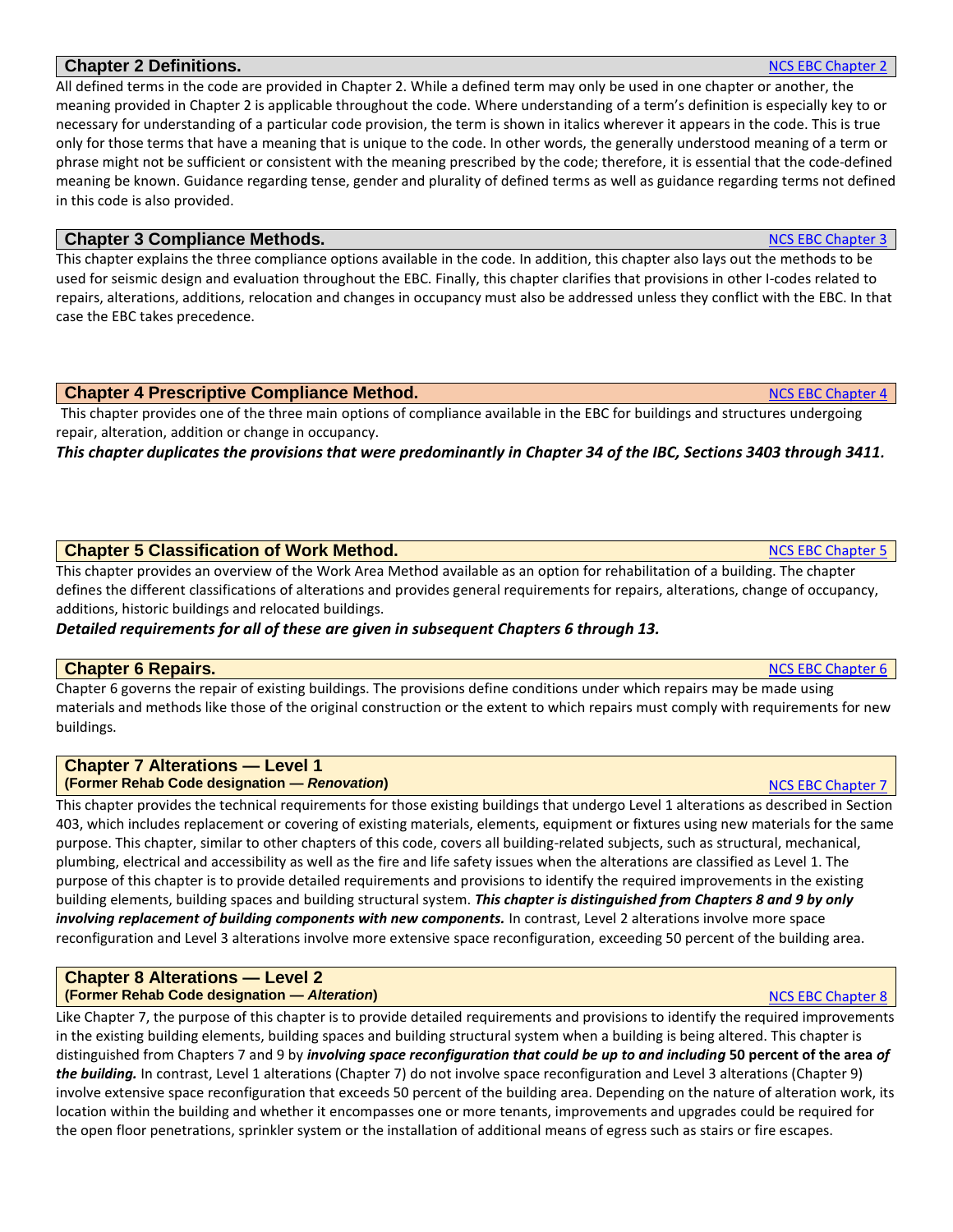#### **Chapter 9 Alterations — Level 3 (Former Rehab Code designation —** *Reconstruction***)** [NCS EBC Chapter](https://up.codes/viewer/north_carolina/iebc-2015/chapter/9/alterations-level-3#9) 9

This chapter provides the technical requirements for those existing buildings that undergo Level 3 alterations. The purpose of this chapter is to provide detailed requirements and provisions to identify the required improvements in the existing building elements, building spaces and building structural system. This chapter is distinguished from Chapters 7 and 8 by *involving alterations that exceed 50 percent of the aggregate area of the building*. In contrast, Level 1 alterations do not involve space reconfiguration and Level 2 alterations involve extensive space reconfiguration that does not exceed 50 percent of the building area. Depending on the nature of alteration work, its location within the building and whether it encompasses one or more tenants, improvements and upgrades could be required for the open floor penetrations, sprinkler system or the installation of additional means of egress such as stairs or fire escapes. At times and under certain situations, this chapter also intends to improve the safety of certain building features beyond the work area and in other parts of the building where no alteration work might be taking place.

#### **Chapter 10 Change of Occupancy.** Notice that the control of the control of the control of the chapter 10 [NCS EBC Chapter 10](https://up.codes/viewer/north_carolina/iebc-2015/chapter/10/change-of-occupancy#10)

The purpose of this chapter is to provide regulations for the circumstances when an existing building is subject to a change in occupancy or a change in occupancy classification. A change of occupancy is not to be confused with a change of occupancy classification. The *International Building Code* (IBC) defines different occupancy classifications in Chapter 3, and special occupancy requirements in Chapter 4. Within specific occupancy classifications there can be many different types of actual activities that can take place. For instance, a Group A-3 occupancy classification deals with a wide variation of different types of activities, including bowling alleys and courtrooms, indoor tennis courts and dance halls. When a facility changes use from, for example, a bowling alley to a dance hall, the occupancy classification remains A-3, but the different uses could lead to drastically different code requirements. Therefore, *this chapter deals with the special circumstances that are associated with a change in the use of a building within the same occupancy classification as well as a change of occupancy classification.*

#### **Chapter 11 Additions.** Note that the control of the control of the control of the control of the control of the control of the control of the control of the control of the control of the control of the control of the cont

Chapter 11 provides the requirements for additions, which correlate to the code requirements for new construction. There are, however, some exceptions that are specifically stated within this chapter. An "Addition" is defined in Chapter 2 as "an extension or increase in the floor area, number of stories or height of a building or structure." *Chapter 11 contains the minimum requirements for an addition that is not separated from the existing building by a fire wall.*

#### **Chapter 12 Historic Buildings.** [NCS EBC Chapter](https://up.codes/viewer/north_carolina/iebc-2015/chapter/12/historic-buildings#12) 12

*This chapter provides some exceptions from code requirements when the building in question has historic value*. The most important criterion for application of this chapter is that the building must be essentially accredited as being of historic significance by a state or local authority after careful review of the historical value of the building. Most, if not all, states have such authorities, as do many local jurisdictions. The agencies with such authority can be located at the state or local government level or through the local chapter of the American Institute of Architects (AIA). Other considerations include the structural condition of the building (i.e., is the building structurally sound), its proposed use, its impact on life safety and how the intent of the code, if not the letter, will be achieved.

#### **Chapter 13 Relocated or Moved Buildings.** Chapter 13 NOS EBC Chapter 13

Chapter 13 is applicable to any building that is moved or relocated.

#### **Chapter 14 Performance Compliance Method.** Note that the state of the state of the state of the state of the state of the state of the state of the state of the state of the state of the state of the state of the state of

Compliance Alternatives, allows for existing buildings to be evaluated so as to show that alterations, while not meeting new construction requirements, will improve the current existing situation. *Provisions are based on a numerical scoring system involving 19 various safety parameters* and the degree of code compliance for each issue. *This chapter is a duplication of IBC Section 3412.*

[Performance Compliance Method Spreadsheet](https://www.ncosfm.gov/2018-ncebc-chapter-14-spreadsheet)